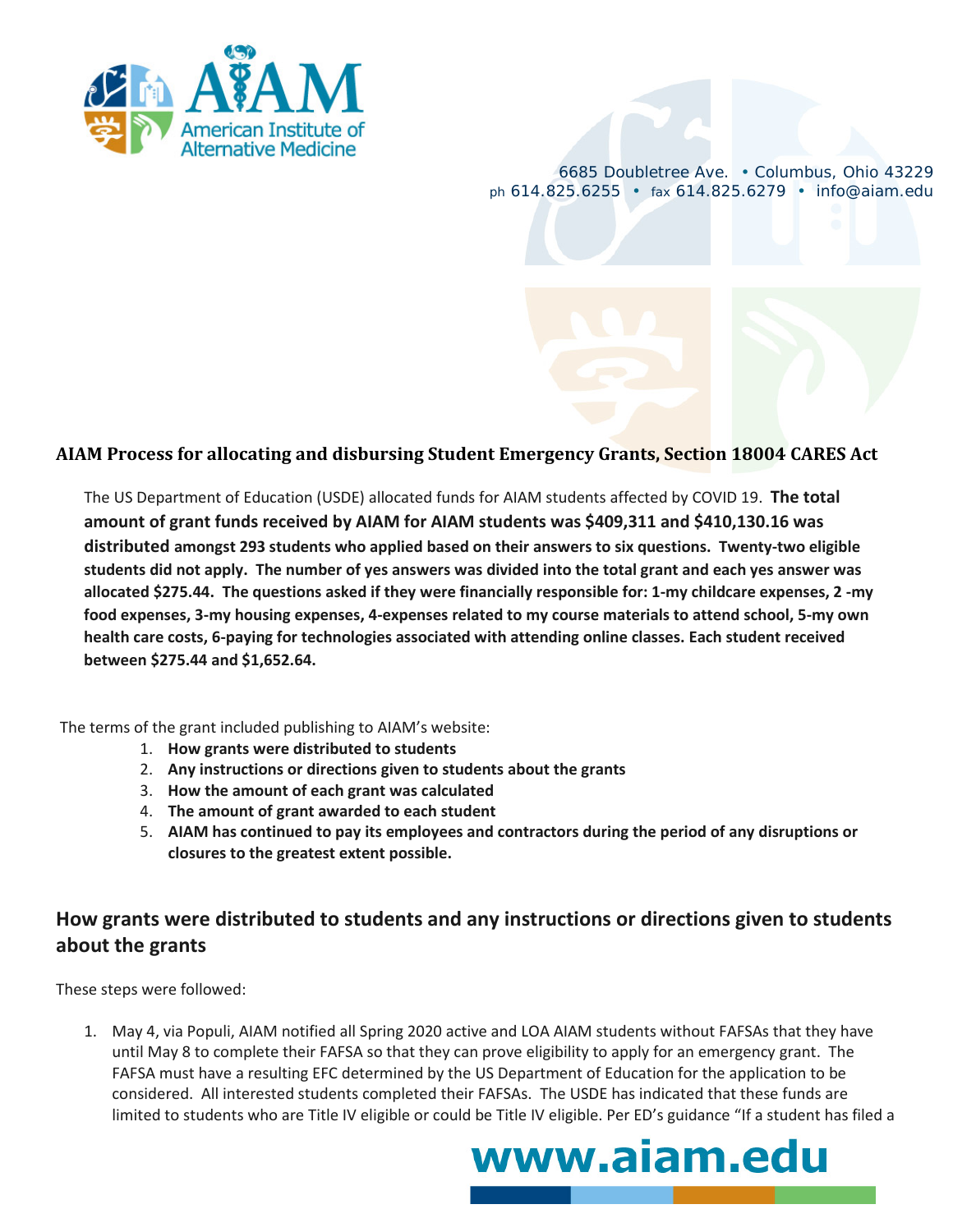

- 2. Free Application for Federal Student Aid (FAFSA), then the student has demonstrated eligibility to participate in programs under Section 484 the HEA."
- 3. May 7, 2020 AIAM notified via Populi all Spring 2020 active and LOA students with FAFSAs of their eligibility for the emergency grant program and the following steps:
	- a. A Right Signature document called AIAM CARES Act Emergency Student Grant Application was prepared for each eligible student and emailed to their primary email in Populi.
		- i. Students must complete their AIAM CARES Act Emergency Student Grant Application by May 15. The application has 4 steps, all of which are completed electronically.
			- 1. The interested student applies electronically;
			- 2. AIAM allocates and electronically notifies each student of their allocated amount;
			- 3. Student e-signs to accept the amount;
			- 4. AIAM writes the e-check, records the check number, and the student is notified of this electronically.
- 4. Between May 7 and May 15, students who did not apply were reminded through RightSignature three different times to apply and they were also sent an additional notification of eligibility through Populi to each of their known emails.
- 5. AIAM used an auditor supplied spreadsheet to summarize student grant requests received and provide a draft allocation for each request. Student applications were reviewed. Updated addresses were updated in Populi and QuickBooks. The answers were recorded in an auditor supplied excel worksheet. All applicants were set up as payees with the bank.
- 6. May 18, the CFO, Controller, Campus President and Director of Financial Aid reviewed, suggested changes, and then approved final allocations. AIAM was allocated \$409,311 by the US Department of Education. \$410,130.16 was allocated amongst 293 students based on their answers to the six questions, each yes answer was allocated \$275.44. Each student received between \$275.44 and \$1,652.64. Twenty-two eligible students did not apply.
	- a. No allocations were given to students who answered "No" to "have you incurred expenses due to disruptions caused by the Coronavirus pandemic?"
	- b. If a student answered "No" they had not incurred expenses yet subsequently answered yes to any of the 6 questions about how they were affected, each was given another application and the opportunity to submit updated answers. They were notified of this through Populi email. They received reminders through RightSignature if they did not complete their application.
	- c. No allocations were given to students on LOA not due to COVID.
	- d. No applications were accepted after 12 PM on 5/19/2020. All outstanding applications that were not completed were voided in RightSignature to ensure that the application was no longer viable.
- 7. May 18 DJA pulled funds through G5 for May 19. \$409,311 was pulled into the new bank account. It was available on May 19.